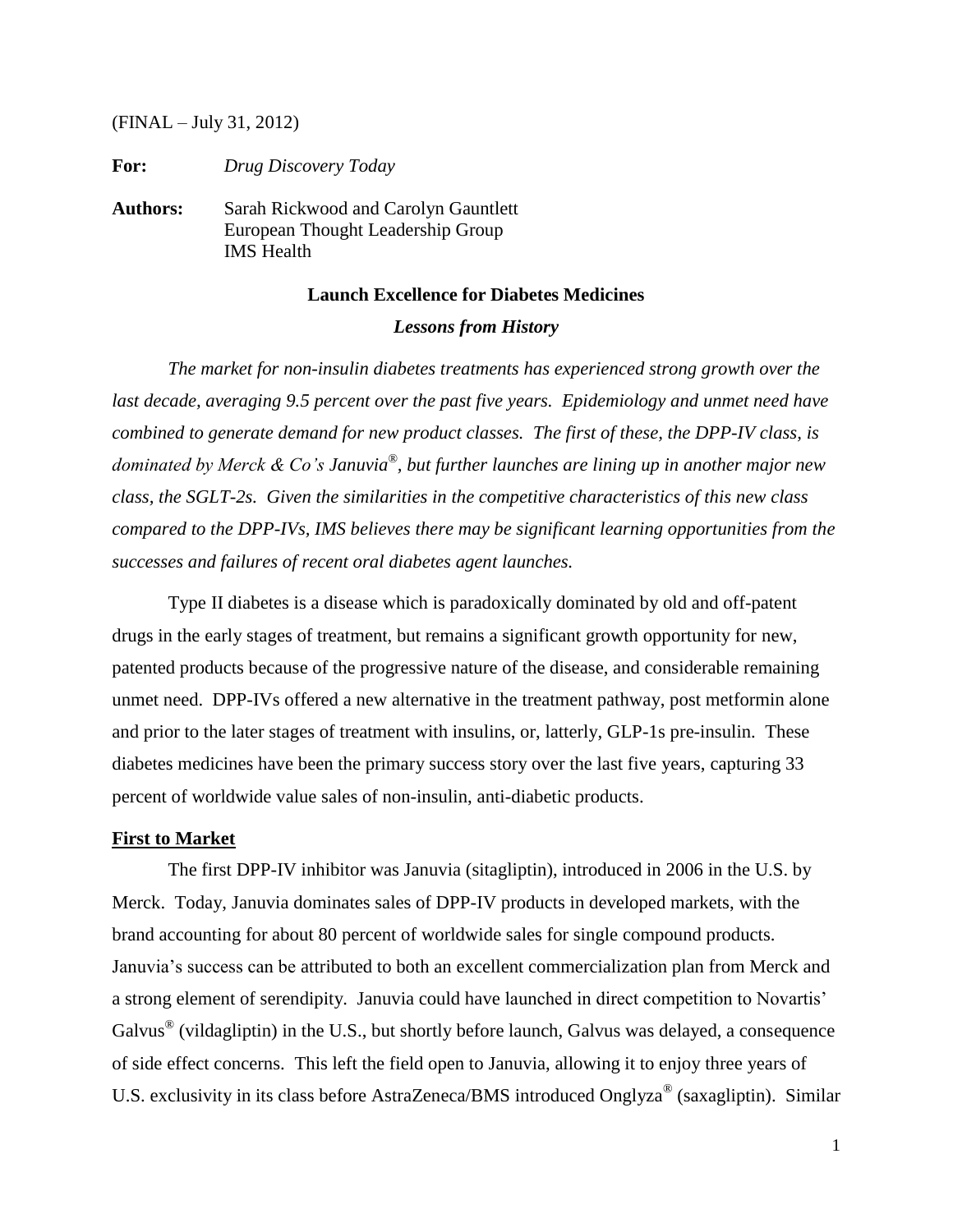market dynamics occurred in Europe, where Januvia was launched in 2007. Galvus hit the European market in 2008, but has managed sales of just nine percent compared to Januvia.

## **A Second Chance to be First**

While it's been standard for single compound oral agents to be followed by combinations of those agents, most frequently with metformin, these products have been second brands – with less importance and potential than the original single agent. However, with the DPP-IVs, combination products have posed an opportunity to gain competitive advantage. In major European markets, Novartis launched its combination product, Eucreas® (vildagliptin/metformin), concurrently with Galvus. While Galvus was the second-to-market single compound product, Eucreas was the first launched combination product. After two years on the market in France, Germany and Spain, Eucreas represents 85-90 percent of vildagliptin family sales.

#### **Pharmerging Markets**

Pharmerging markets account for the vast majority of the volume potential of the diabetes market, driven by growing and aging populations acquiring Western habits. However, they have, until now, accounted for very little diabetes market value. This is starting to change with the battle between the DPP-IVs. In Brazil, Russia and India, Merck's Januvia was launched before Novartis's Galvus. Nonetheless, Novartis' family of products accounted for more than 50 percent of the DPP-IV market in 2011. Most of this success is attributable to Eucreas, which has outperformed Janumet® (sitagliptin/metformin) considerably. Meanwhile, Galvus has held its own against Januvia.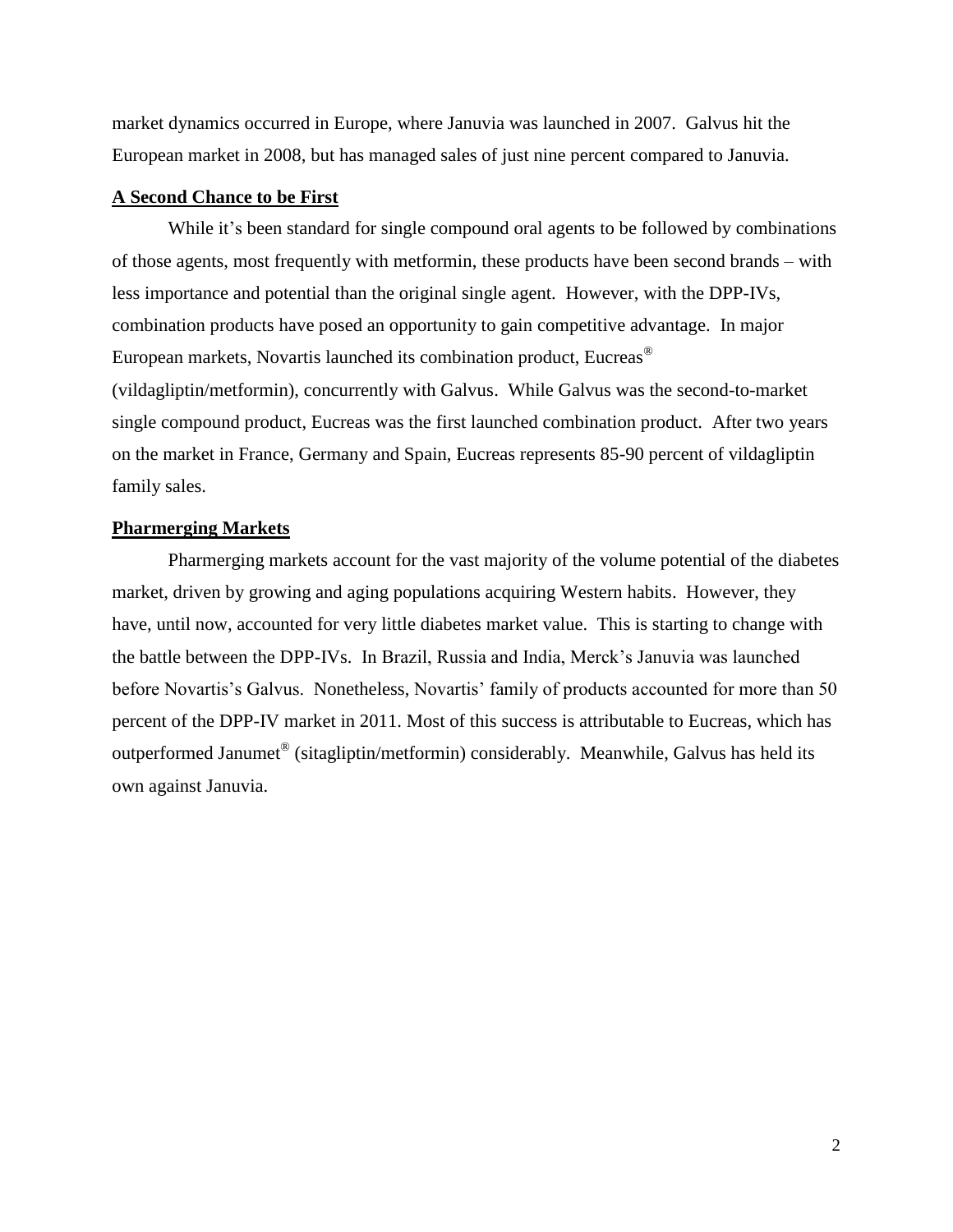

## **Figure 1: DPP-IV Sales in Pharmerging Markets**

**ims** 

Pharmerging markets offer the opportunity to overturn the competitive dynamics seen in the established markets. In 2011, combined sales for non-insulin anti-diabetics across BRIC were higher than sales in Germany, France and the UK. Pharmerging markets experienced average annual growth of 26 percent for diabetes products from 2007-2011.

Further, winning in pharmerging markets is driven by adaptation to the local environment, not by mature market success. In Brazil, Novartis heavily promoted Galvus and launched both plain and combination products together. This helped Novartis achieve sales for its DPP-IVs that were 40 percent higher than Merck's Januvia family in 2011. Additionally, the importance of local knowledge means that "going at it alone" may not be an effective strategy. In late 2008, Novartis joined forces with a local partner, USV, to co-promote Galvus in India. Local branding of the product as Jalra<sup>®</sup> and a large sales force resulted in fast market penetration.